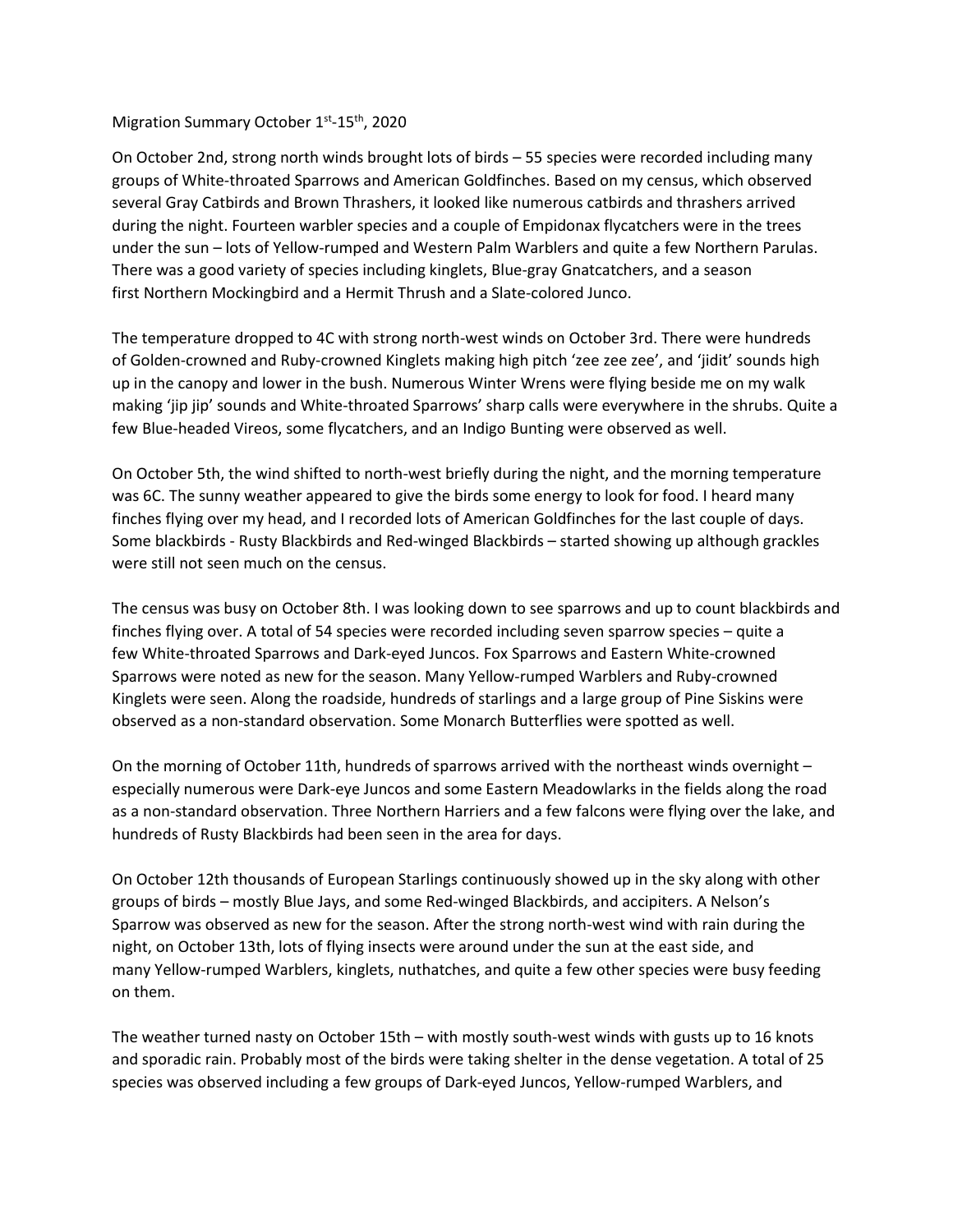kinglets. The colourful fallen leaves created a beautiful mosaic on the moist ground, and soon it will be covered by plenty of dead leaves for the winter.

The summary was written by Sumiko Onishi. Western Palm Warbler and Nelson's Sparrow by Sumiko Onishi.